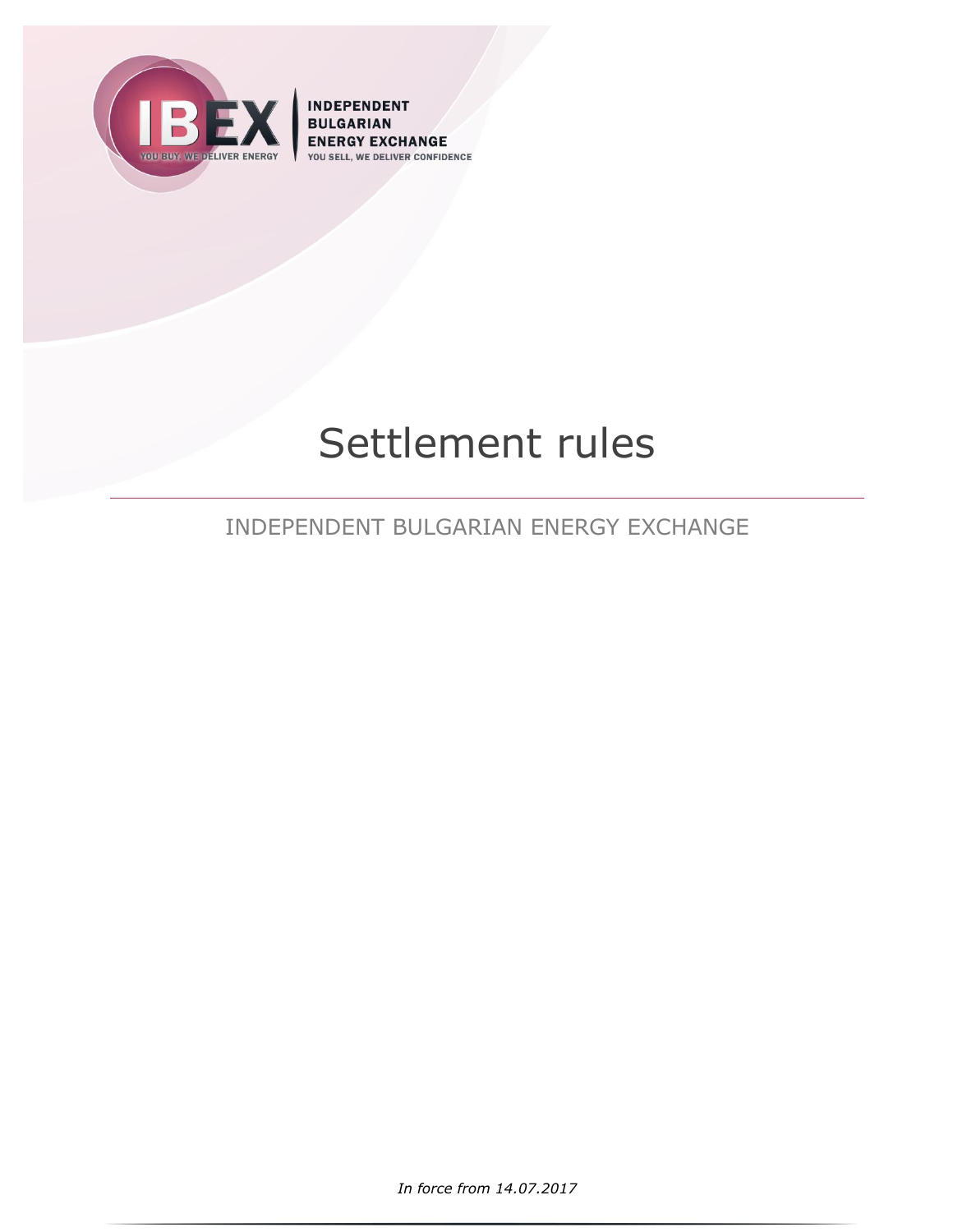## **Contents**

| Systematic breach of the obligations to maintain a collateral. Sanctions.  5 |  |
|------------------------------------------------------------------------------|--|
|                                                                              |  |
|                                                                              |  |
|                                                                              |  |
|                                                                              |  |
|                                                                              |  |
|                                                                              |  |
|                                                                              |  |
|                                                                              |  |
|                                                                              |  |
|                                                                              |  |
|                                                                              |  |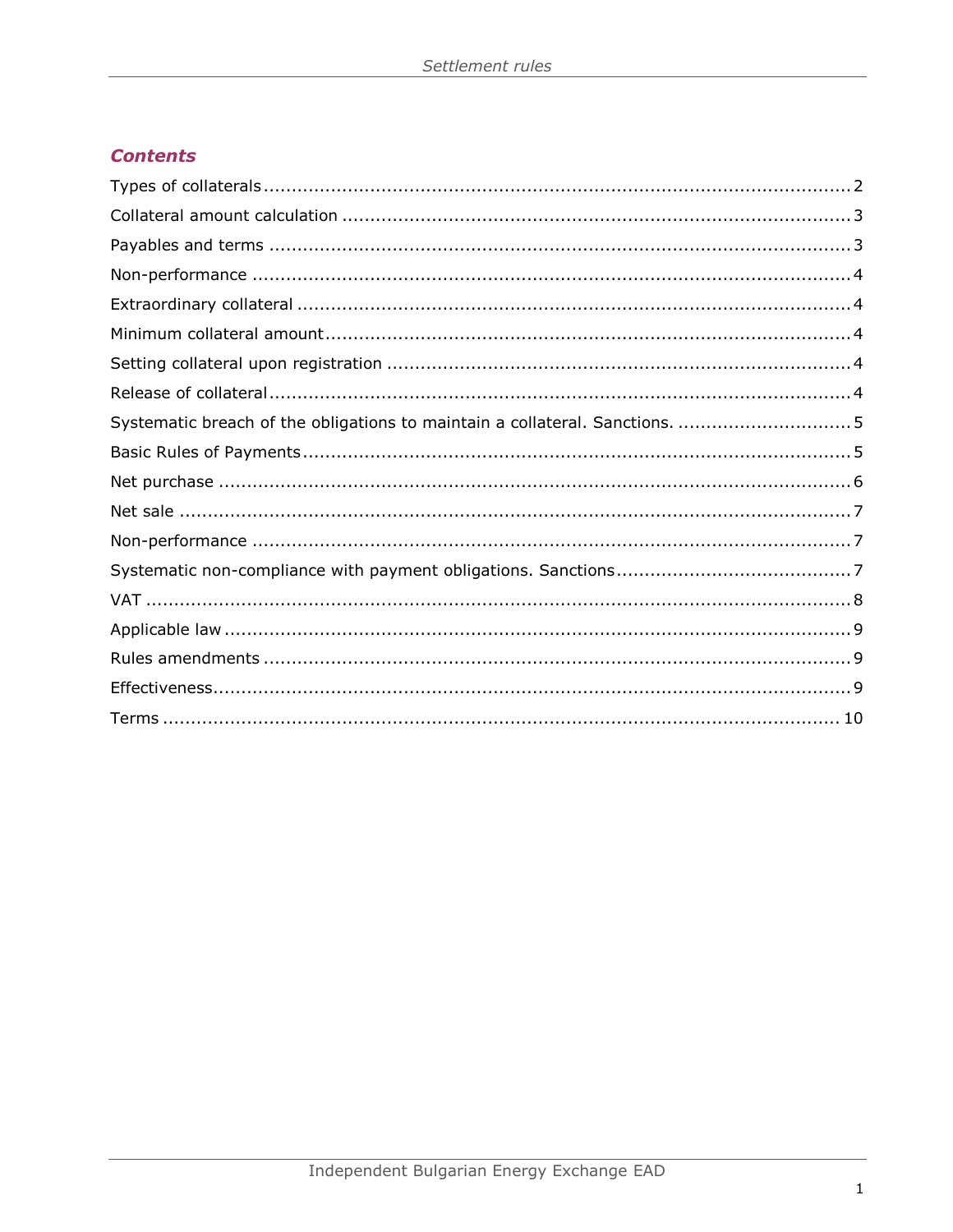## **Chapter I General provisions**

- 1. These rules cover financial relationships arising from transactions concluded on the power exchange for electricity.
- 2. The power exchange operator is a party to all transactions for purchase and sale concluded on the power exchange for electricity.
- 3. The power exchange operator shall perform the activities on settling mutual obligations arising as a result of transactions concluded on the power exchange for electricity.
- 4. Following publication of results in accordance with the Operational Rules for Organized Power Exchange (OROPX) each trading participant shall have access via the trading platform to detailed information on the transactions for purchase and sale concluded by the participant. Information provided includes: hourly data for the quantities for purchase and/ or sale traded by the participant and the market clearing prices for each hourly interval
- 5. Trading participants shall be obliged to perform their financial obligations including fees arising from their participation on the power exchange for electricity.
- 6. In order to secure transactions concluded on the power exchange, trading participants shall be obliged to provide collateral in the form of a bank guarantee and /or a set amount to an account owned by the power exchange operator.
- 7. Settlement services provided by IBEX, regarding trading carried out on the power exchange shall be subject to charging in accordance with IBEX's Tariff.
- 8. For the purposes of settling financial relationships, each trading, participant upon registration with the power exchange, shall submit the following information:
	- *8.1. A person in charge of financial relationships of the respective trading participant (TP).*
	- *8.2. Full account details in BGN of the trading participant for the purposes of financial payments arising as a result of transactions concluded on the power exchange.*

## **Chapter II Securities**

## <span id="page-2-0"></span>*Types of collaterals*

- 9. For the purposes of securing its financial obligations arising as a result of transactions concluded on the power exchange each trading participant should maintain collateral, which at any time meets the requirements set for its amount.
- 10. For the purpose of trading on the power exchange, IBEX shall accept collateral of one or a combination of the following forms:
	- *10.1. A bank guarantee accepted by IBEX in BGN/EUR. IBEX publishes the text of a bank guarantee and the eligibility provisions on its website.*
	- *10.2. An amount paid to an account provided by IBEX in BGN. IBEX shall not be indebted any interest on sums paid by TP.*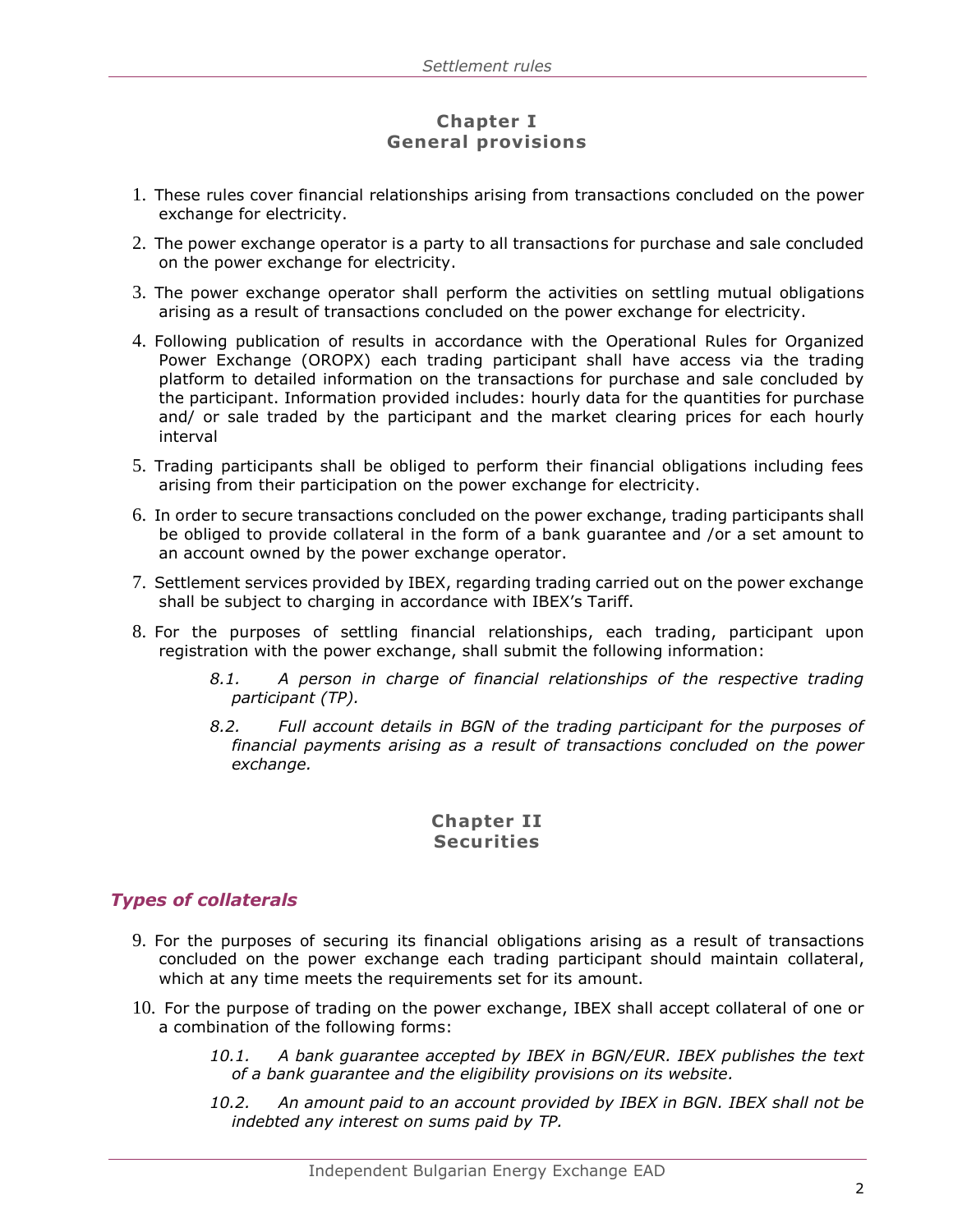11. When trading participants provide collateral as a bank guarantee, they undertake to pay all the costs of providing it to both the issuing bank and the beneficiary's bank, including (but not limited to) the fees and commissions for advising bank guarantees on presentation through the service bank(s). The issuing bank of the guarantees shall explicitly indicate to the beneficiary's bank that the commissions for advising bank guarantees are at the expense of the trading participant and are negotiable.

## <span id="page-3-0"></span>*Collateral amount calculation*

- 12. The collateral amount required by IBEX shall be set in BGN for each Financial day and shall be equal to the average value of purchased net quantities of electricity from the power exchange, VAT included, by the respective trading participant over the previous six days, multiplied by six. For the calculation of the collateral amount purposes only the days on which the market participant has realized net purchase are included. In case of missing data for a net purchase of the previous six days, the collateral amount is calculated in accordance with article 16. Net sellers of electricity are required to provide the minimum collateral amount in accordance with article 23.
- 13. The number of days determining the collateral may be changed at the sole discretion of the power exchange operator:
	- *13.1. In order to secure the operations of the power exchange operator;*
	- *13.2. In case of several consecutive non-working days;*
	- *13.3. For certain participants, in case of systematic breach of the power exchange rules.*
- 14. The required collateral period shall be changed following a minimum 2 days notice published on the website of the power exchange operator.
	- *14.1. In case of amendment according to article 13.3 the notice shall be given only to the relevant participant and the amendment became effective on a date specifically identified in the notice.*
- 15. For new trading participants, IBEX shall set the collateral amount on the basis of estimated forecasted net purchase of electricity in accordance with article 25.
- 16. When trading participant switches from net sale to net purchase position, the collateral amount shall be determined as the amount of the net electricity purchased for the first day is multiplied by the number of days in accordance with article 12. For each following day for the trading participant in a position of a net purchaser, the collateral amount shall be adjusted daily, by finding the average value of the net purchase on a daily basis for the days with a net purchases and multiplying by the number of days in accordance with article 12.
- 17. Upon a trading participant's transition to a position of net sale the collateral amount required shall be changed daily until it reaches the minimum collateral amount in accordance with article 23.

#### <span id="page-3-1"></span>*Payables and terms*

18. Trading participants shall be daily notified by 16:00 CET (17 ЕЕТ) via the e-mail address submitted by them about the required collateral amount for the next financial day.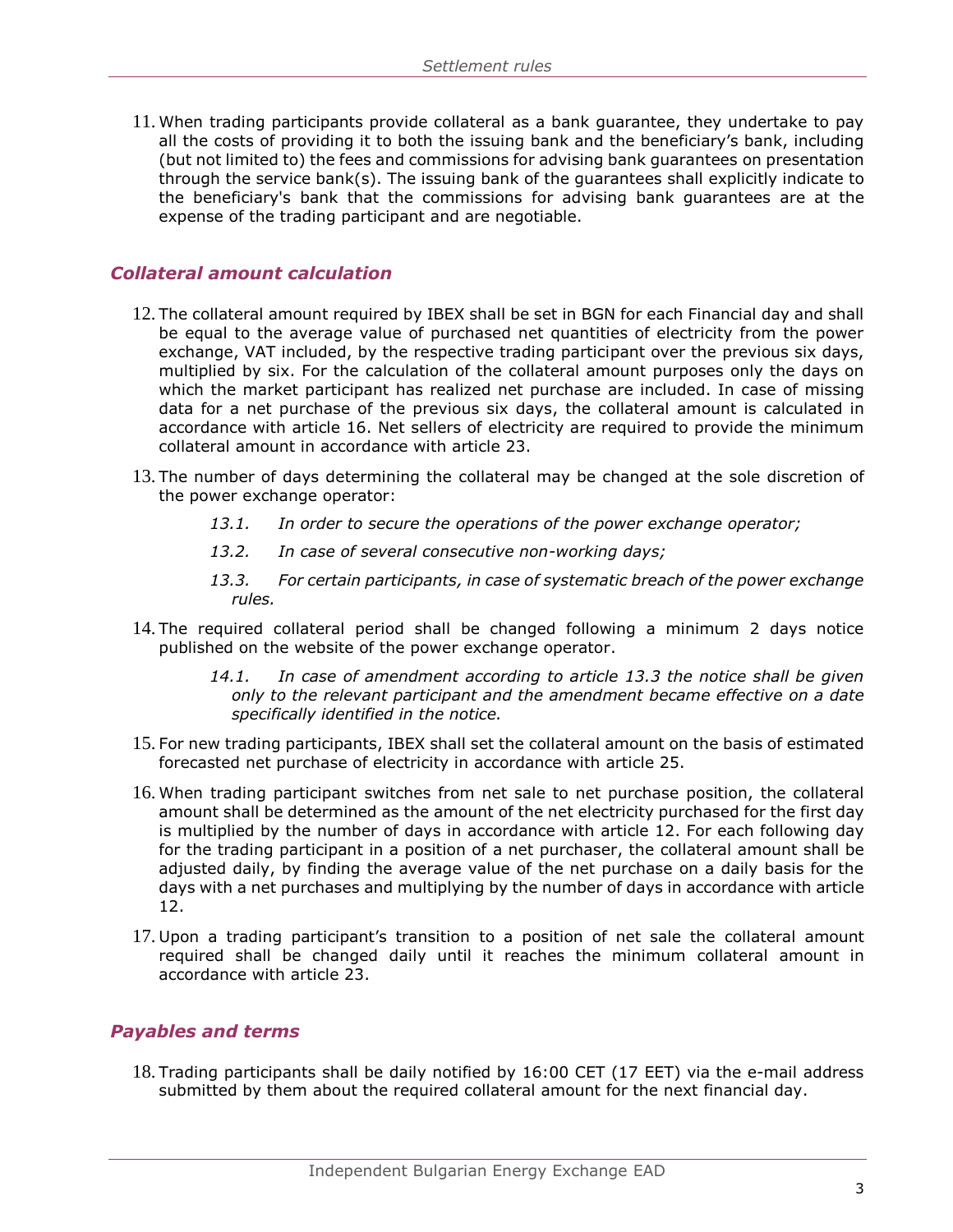19. In case the collateral amount of a certain trading participant needs to be increased, the relevant trading participant must also increase the amount of the respective collateral by 10:30 CET (11:30 ЕЕТ) on the following financial day. In a sequence of non-working/ nonfinancial days, the increase is due by 10:30 CET (11:30 ЕЕТ) on the first financial day in accordance with the latest notification received.

#### <span id="page-4-0"></span>*Non-performance*

20. In case of non-fulfillment of the obligations regarding the value of the collateral under article 19 by a trading participant by the end of the respective financial day the operator may not allow the trading operator to take part in the next trading session.

#### <span id="page-4-1"></span>*Extraordinary collateral*

- 21. The power exchange operator may require extraordinary cash collateral to be provided by a trading participant, if an increased risk level associated with the participant is perceived to exist and/or has been established as a result of a bid for purchase submitted or a transaction concluded on the power exchange.
- 22. The notification for extraordinary provision indicates the term it should be provided in and it may not be shorter than two (2) hours following notification reception. In case certain trading participant does not meet the obligations regarding the extraordinary collateral by the end of the specified period, IBEX may suspend the respective trading participant from participation in the next power exchange session.

#### <span id="page-4-2"></span>*Minimum collateral amount*

- 23. IBEX shall require minimum collateral amount from all trading participants, members of the power exchange for electricity, the amount of which is indicated in IBEX's Tariff.
- 24. Trading participants, net sellers of electricity, shall provide the minimum collateral amount in accordance with article 23.

#### <span id="page-4-3"></span> *Setting collateral upon registration*

- 25. The initial collateral amount of a trading participant shall be set on the basis of a declaration about the estimated power for purchase/ sale that the relevant participant intends to trade on the power exchange but not less than minimum collateral amount in accordance with article 23.
- 26. The amount of the initial collateral is an appendix to the participation agreement for the power exchange.

### <span id="page-4-4"></span>*Release of collateral*

- 27. The collateral of a trading participant shall be released in the following cases:
	- *27.1. Upon membership termination of a trading participant in accordance with article 33 of OROPX.*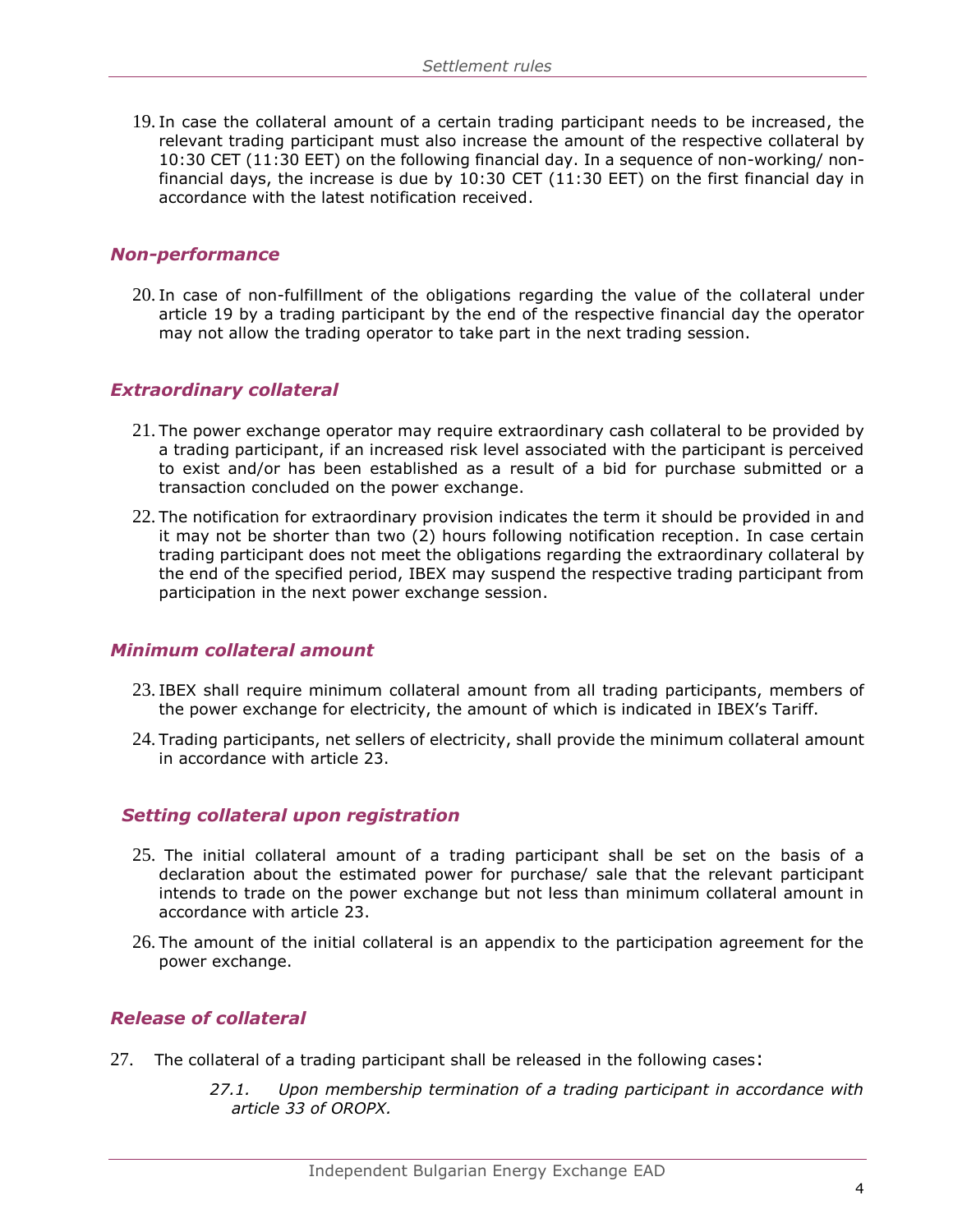- *27.2. Upon a trading participant withdrawing in accordance with article 44 of OROPX.*
- 28. A trading participant may request partial release of the collateral amount in the following cases:
	- *28.1. Within one-week period before the date of the release request if the required collateral has been lower than actual.*
	- *28.2. For each day under article 28.1 the available collateral has been at least 25 % (Twenty-five percentages) higher than the collateral requested in accordance with article 12.*
- 29. Upon partial release of collateral, the power exchange operator shall only agree the release of collateral to the extent greater than the required collateral at the time of the release or the minimum prescribed collateral in accordance with article 23.
- 30. Collateral release in accordance with article 28 shall be done only upon a written request by the respective trading participant as per template published on the website of the power exchange operator.

## <span id="page-5-0"></span>*Systematic breach of the obligations to maintain a collateral. Sanctions.*

- 31. In the event of a systematic breach by a trading participant of its obligations to maintain collateral under art. 9, the power exchange operator shall impose the following sanction:
	- *31.1. The guarantee for the respective participant is calculated plus one (1) day of the specified in art.12.*
- 32. The above-mentioned sanctions are imposed for the period of six (6) months.
- 33. In case of violation of the obligations by the trading participant during the period referred to in article 32, the duration of the sanction shall be extended by a further six (6) months, but up to a maximum cumulative duration of one (1) year.
- 34. For the purpose of these rules, IBEX defines "systematic breach" as any behaviour of a trading participant, that is inconsistent with chapter "Collateral" and that had been established three (3) times for a period of six (6) months.

## **Chapter III Payments**

#### <span id="page-5-1"></span>*Basic Rules of Payments*

- 35. Trading participants shall be responsible for timely settling of their obligations arising as a result of transactions concluded on the power exchange.
- 36. In the trading day (D-1), following publication of trading session results in accordance with article 112 of the OROPX, trading participants, which have concluded transactions, shall receive information about:
	- *36.1. Concluded transactions for purchase, amount due and the amount of fees due.*
	- *36.2. Concluded transactions for sale, receivable amounts and the amount of fees due.*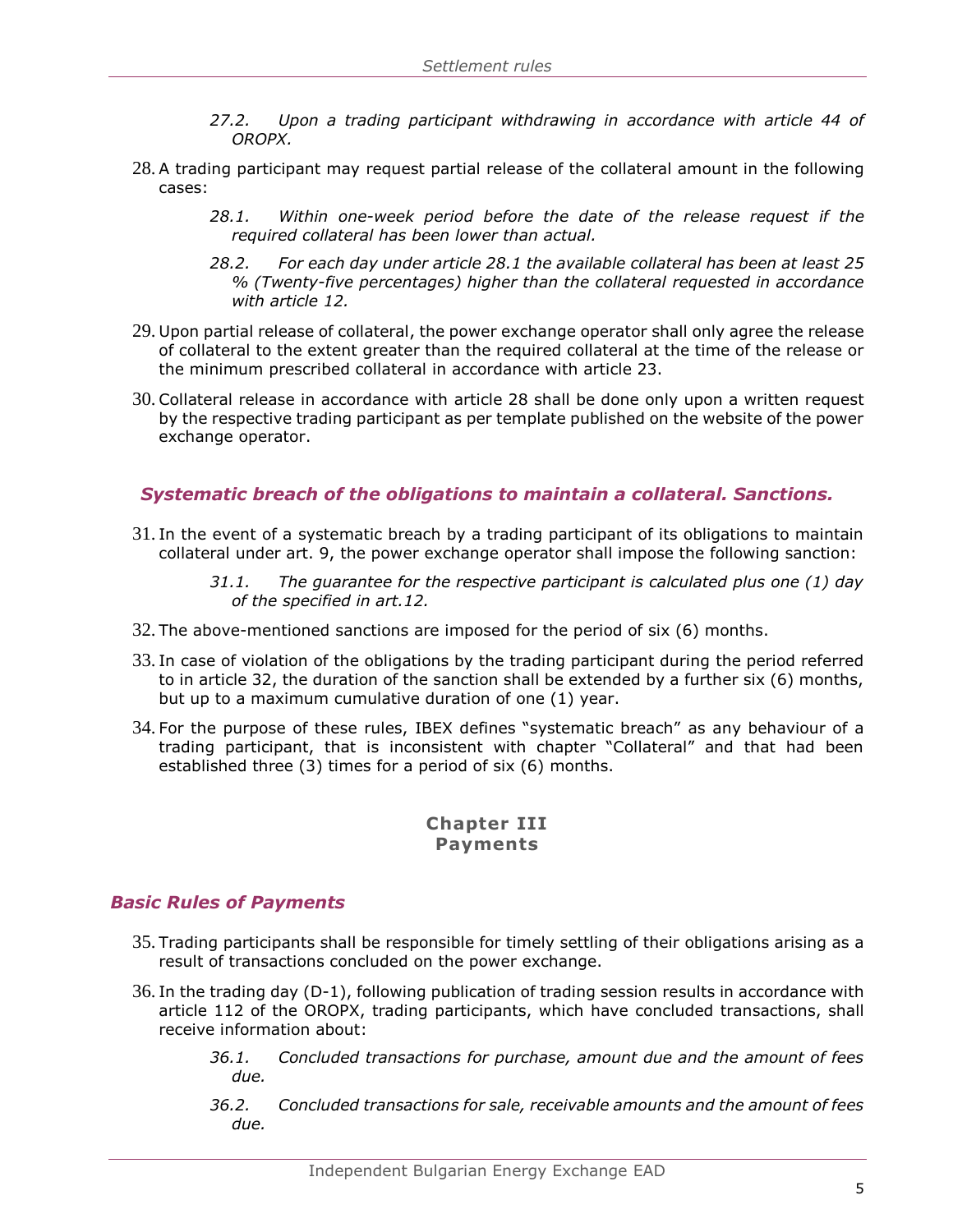37. Payments on the power exchange for electricity shall be done on the basis of net purchase and net sale.

## <span id="page-6-0"></span>*Net purchase*

- 38. For fulfilling trading participants' obligations who have concluded a net purchase, IBEX admits two schemes for obligations fulfillment:
	- *38.1. On a daily basis.*
	- *38.2. On a weekly basis.*

#### *On a daily basis*

- 39. Trading participants having concluded net purchases shall be obliged to transfer the amount due, including fees, to IBEX's account set for this purpose by 10:30 CET (11:30 ЕЕТ) on the first financial day following the trading day (D-1).
- 40. In a sequence of non-working/non-financial days, amounts due arising for net purchasers for the last financial day before the sequence of non-working/non-financial days shall be payable by trading participants by 10:30 CET (11:30 ЕЕТ) on the first financial day following the non-trading days.
- 41. In a sequence of non-working/non-financial days, amounts due arising for the sequence of non-working/non-financial days and the first following financial day shall be payable by the respective participants by: 10:30 CET (11:30 EET) on the second financial day following the non-financial days.

#### *On a weekly basis*

- 42. In order to cover the net purchase, realized by a trading participant on a weekly basis the respective participant shall deposit an amount into IBEX's account which shall fulfill his net purchase for a seven-day period.
- 43. The amount in article 42 shall not be less than the minimum collateral amount.
- 44. IBEX approves only the amounts in article 42 which are available into power exchange operator's account on Friday for a seven-day period from Monday, following the depositing of the respective amount.
- 45. In case of non-working Friday amounts in article 42 shall be available into IBEX's account during the last financial day before Friday.
- 46. Every day after the trading session IBEX acquires the net purchase amount including fees due from the respective trading participant's amount.
- 47. Each trading participant is obliged to monitor the balance of the amount for fulfilling liabilities due arising for net purchase.
- 48. In case of laying out the available funds before the end of the seven-day period the respective trading participant shifts to a scheme for obligations fulfillment on a daily basis in compliance with article 39, article 40 and article 41.
- 49. In a sequence of non-working/non-financial days, each trading participant who has chosen a payment scheme on a weekly basis shall provide for the respective amount in compliance with the greater number of days.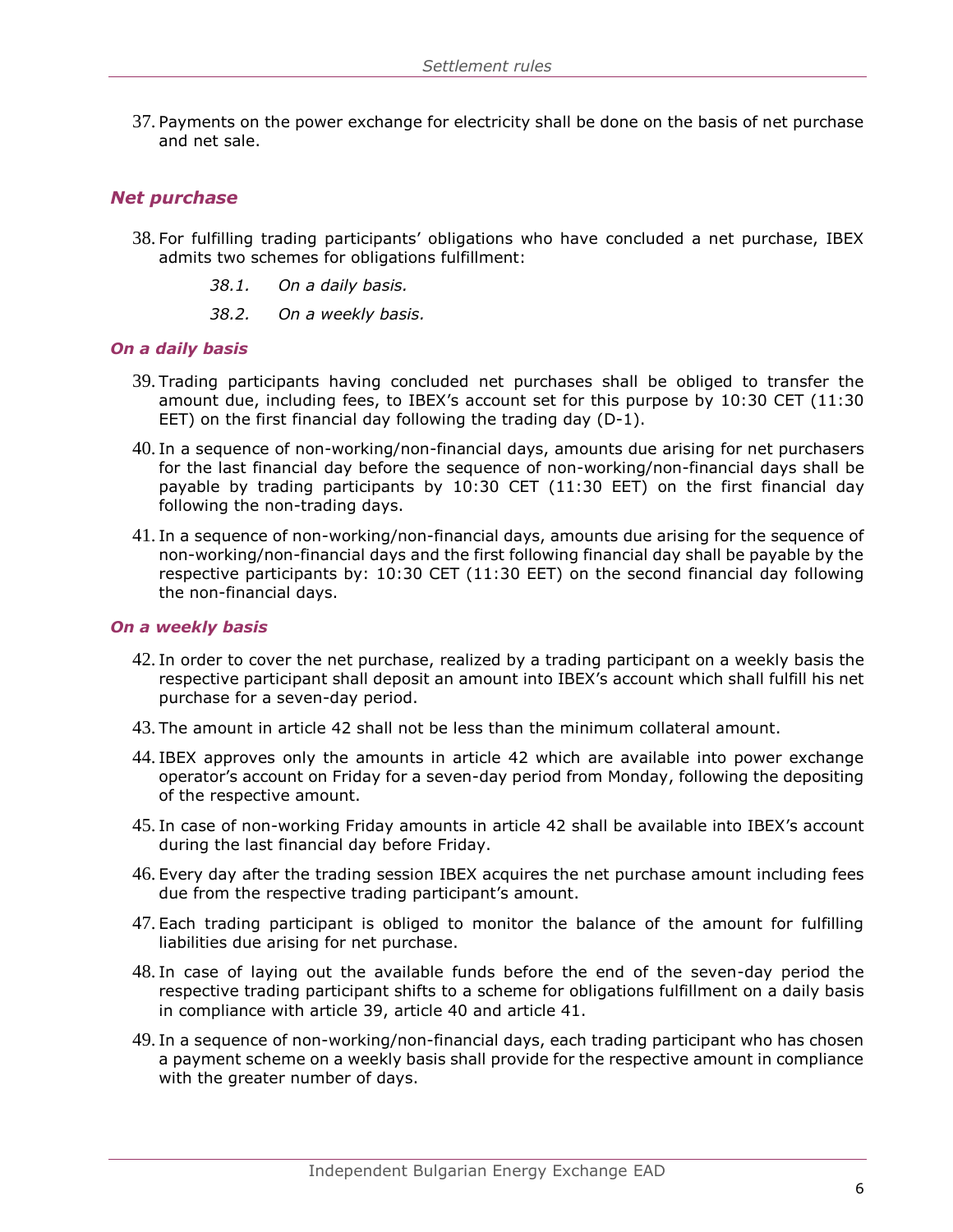## <span id="page-7-0"></span>*Net sale*

- 50. For the trading participants, net sellers who have chosen invoicing scheme in compliance with article 63.1., the power exchange operator shall pay the amounts due to net sellers on the second financial day following the trading day, with the amount of fees due being deducted from the amount due.
- 51. In a sequence of non-working/non-financial days, the power exchange operator shall pay the amounts due to net sellers for the sequence of non-working days, on the third financial day following the sequence of non-working days. Fees due shall be deducted from the amount due.
- 52. For the trading participants, net sellers who have chosen invoicing scheme in compliance with 63.2., the power exchange operator shall pay the amounts due to net sellers on the second financial day following the invoice provision day.

## <span id="page-7-1"></span>*Non-performance*

- 53. In case of non-performance of financial obligations under article 39, article 40, article 41 and article 48 by a trading participant by the end of the respective financial day, the power exchange operator shall:
	- *53.1. Suspend the respective trading participant from participation in the next power exchange session.*
	- *53.2. Make an immediate claim on the respective trading participant's collateral, such claim to include all expenses arising in relation to the claim.*
	- 54. The power exchange operator may only permit a suspended participant to re-enter subsequent auctions following full settlement refund of a claim on collateral to the amount before claim.
	- 55. Each trading participant shall be obliged to reimburse the collateral amount to its previous level within seven (7) days of an executed claim, and subject to article 53.
	- 56. In case of non-complying with the period provided in article 55, IBEX shall start a procedure for the removal of the trading participant from the power exchange in accordance with article 33 of OROPX.

## <span id="page-7-2"></span>*Systematic non-compliance with payment obligations. Sanctions*

- 57. In case of systematic non-compliance by a trading participant with its obligations arising as a result of trading carried out, the power exchange operator shall impose the following sanction:
	- *57.1. 0.02 BGN/MWh added to the turnover fee in accordance with IBEX's Tariff.*
- 58. The above-mentioned sanctions shall be imposed for a period of six (6) months.
- 59. In case of violation of the obligations by the trading participant during the period referred to in article 58, the duration of the sanction shall be extended by a further six (6) months, but up to a maximum cumulative duration of one (1) year.
- 60. For the purpose of these rules, IBEX defines "systematic breach" as any behavior of a trading participant that is inconsistent with chapter "Payments" and that had been established three (3) times for a period of six (6) months.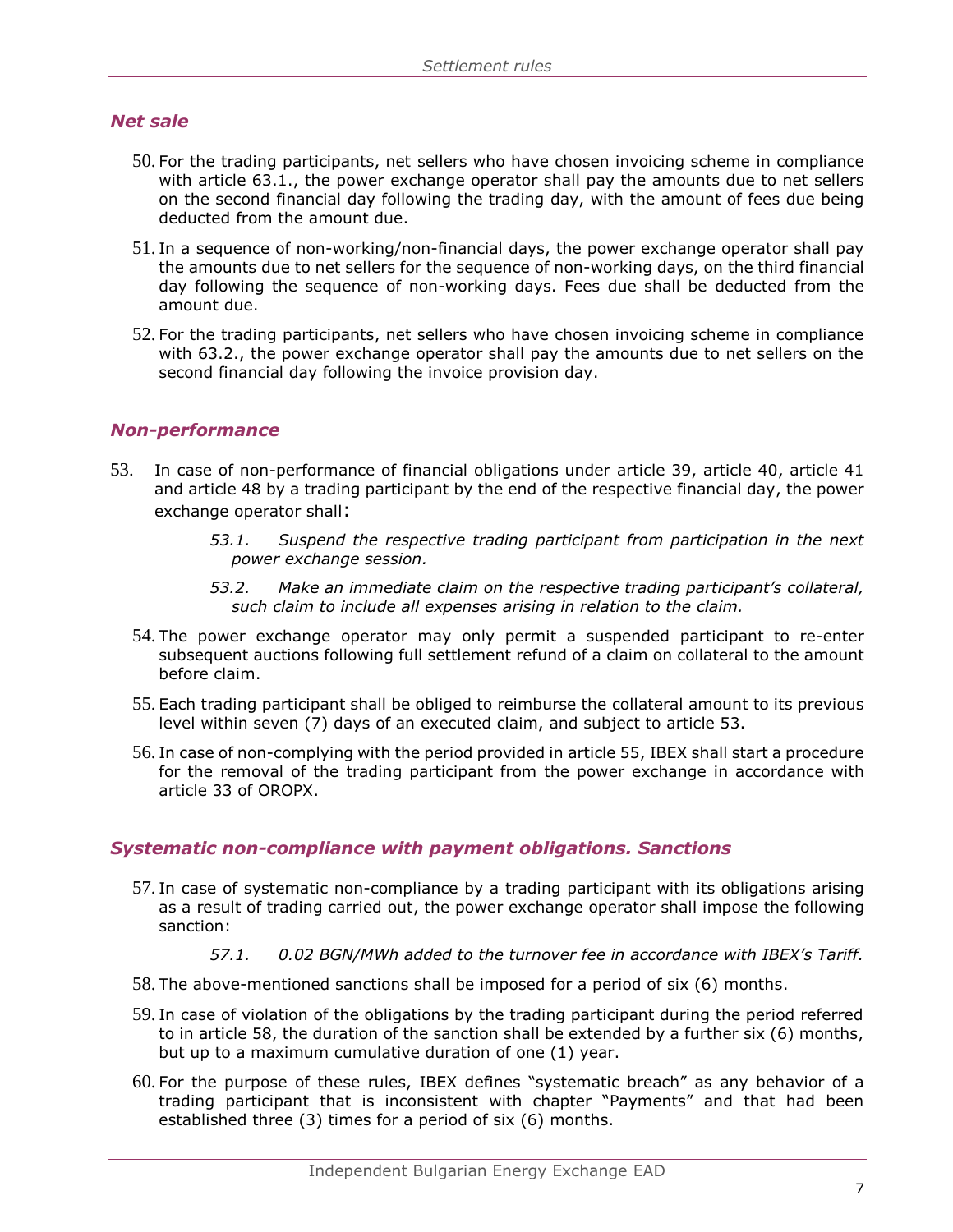## **Chapter IV Invoicing**

- 61. In case of issuing invoices for transactions concluded on the power exchange market it is not permitted issuing a net invoice. The power exchange operator and trading participants issue two separate invoices for transactions concluded for purchase and sale.
- 62. IBEX shall issue electronic invoices, each financial day, to trading participants:
	- *62.1. Who have concluded transactions for purchase on the power exchange for electricity, on the trading day (D-1). The invoice contains all relevant turnover fees according to IBEX's Fees tariff.*
	- *62.2. Who have concluded transactions for sale on the power exchange for electricity for all relevant turnover fees according to IBEX's Fees tariff.*
- 63. Trading participants, which have concluded transactions for sale on the power exchange for electricity shall issue an invoice and send it to IBEX:
	- *63.1. By the end of the first financial day following the trading day (D-1).*
	- *63.2. By the 5-th day of the month for the month before.*
	- *63.3. By the 16th of the current month for the period 1-15 and the last day of the current month for the remaining days*

#### <span id="page-8-0"></span>*VAT*

- 64. All amounts indicated in these rules are without VAT.
- 65. VAT shall be applied to all trading participants registered in Bulgaria, and namely:
	- *65.1. To all amounts due as a result of concluded transactions.*
	- *65.2. In calculating required collaterals.*
- 66. For trading participants registered out of the territory of the country, payment of all taxes, VAT included, shall be an obligation of the respective trading participant in accordance with applicable law in the country of registration.

## **Chapter V Provision of information**

- 67. IBEX may at any time require financial information from and monitor the financial status of a trading participant, its level of competence and other respective issues regarding the financial and legal status of the trading participant.
- 68. Each trading participant must promptly, upon request by IBEX, provide information and documents regarding its participation on the power exchange for electricity.
- 69. Each trading participant shall promptly notify IBEX in writing in the event of any of the following:
	- *69.1. Non-performance in accordance with EMR, these rules, PRORE, Market Conduct Rules, the participation agreement and other documents applicable to the power exchange operation,*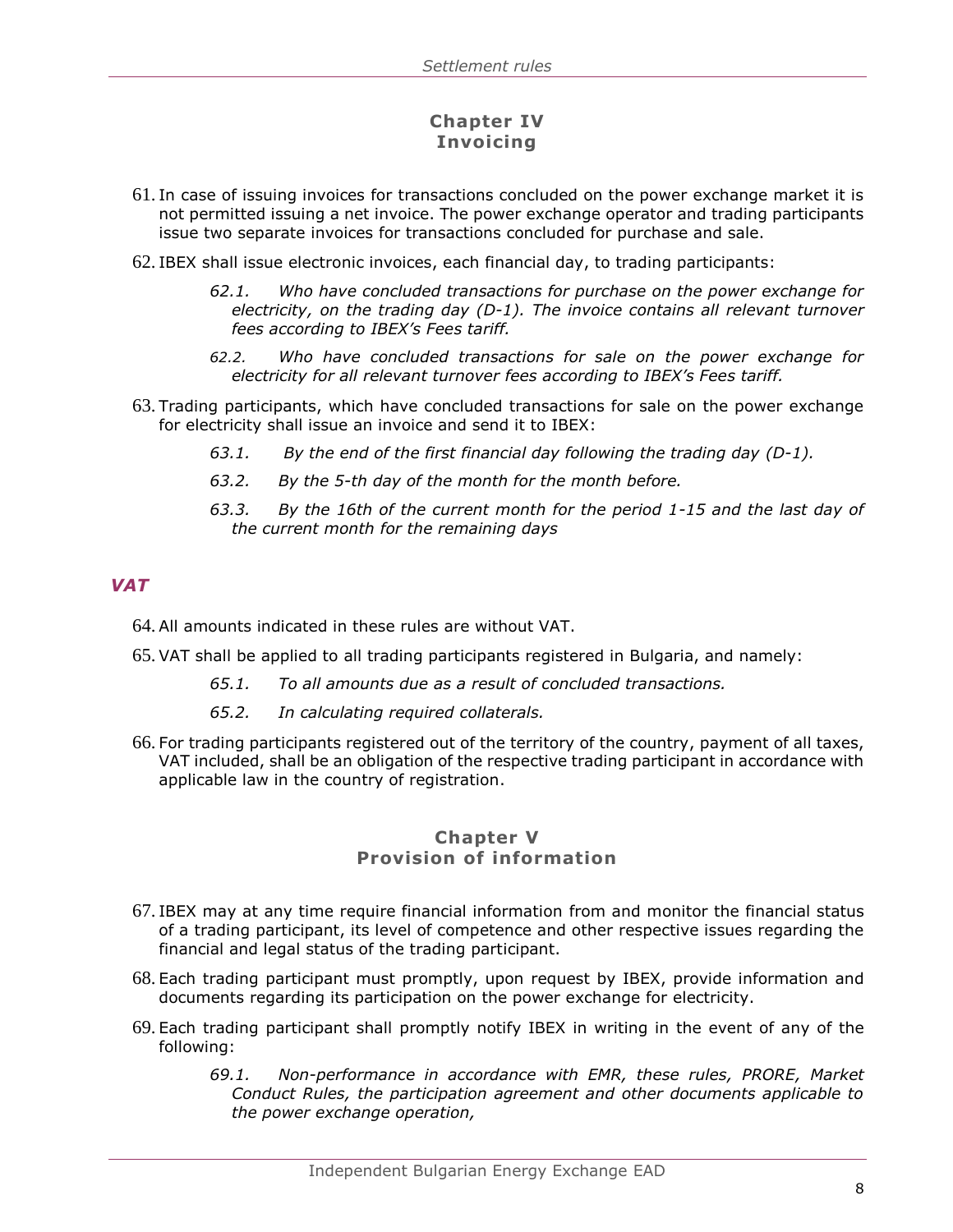- *69.2. Initiation or doubt about initiating criminal or regulatory proceedings related to the participation of the respective trading participant on the power exchange;*
- *69.3. Other issues, related to the certain trading participant, who, acting in good faith, would expect to be of interest to IBEX, regarding its participation in the power exchange for electricity.*

### **Chapter VI Ancillary provisions**

- 70. The power exchange operator shall conduct its activities in accordance with EMR, these rules, OROPX, Market Conduct Rules and other applicable law.
- 71. The power exchange operator shall publish on its website in a list called "Unqualified Participants" the name of the Commercial Participant sanctioned in accordance with these rules for a term identical to the term of the sanction imposed.

## <span id="page-9-0"></span>*Applicable law*

72. Any claims, disputes or differences, which may arise out of or in connection with these rules shall be settled in accordance with current Bulgarian law.

#### <span id="page-9-1"></span>*Rules amendments*

- 73. Any amendments in this document shall take effect upon a 7 (seven)-day notice on the website of the operator.
- 74. Irrespectively of the provisions of article 73, amendment of these rules may be done with immediate effect, following notification to trading participants:
	- *74.1. Where required by applicable law;*
	- *74.2. Where amendments are required to ensure correct and effective operation of the power exchange;*
	- *74.3. Where amendments are related to removing mistakes in the rules;*
	- *74.4. Where amendments come as a result of changes in the rules and procedures applicable for members of PCR and MCR couplings;*
	- *74.5. Where amendments are of editorial nature and do not lead to material changes.*

#### <span id="page-9-2"></span>*Effectiveness*

75. These rules shall take effect upon publication on the power exchange operator's website.